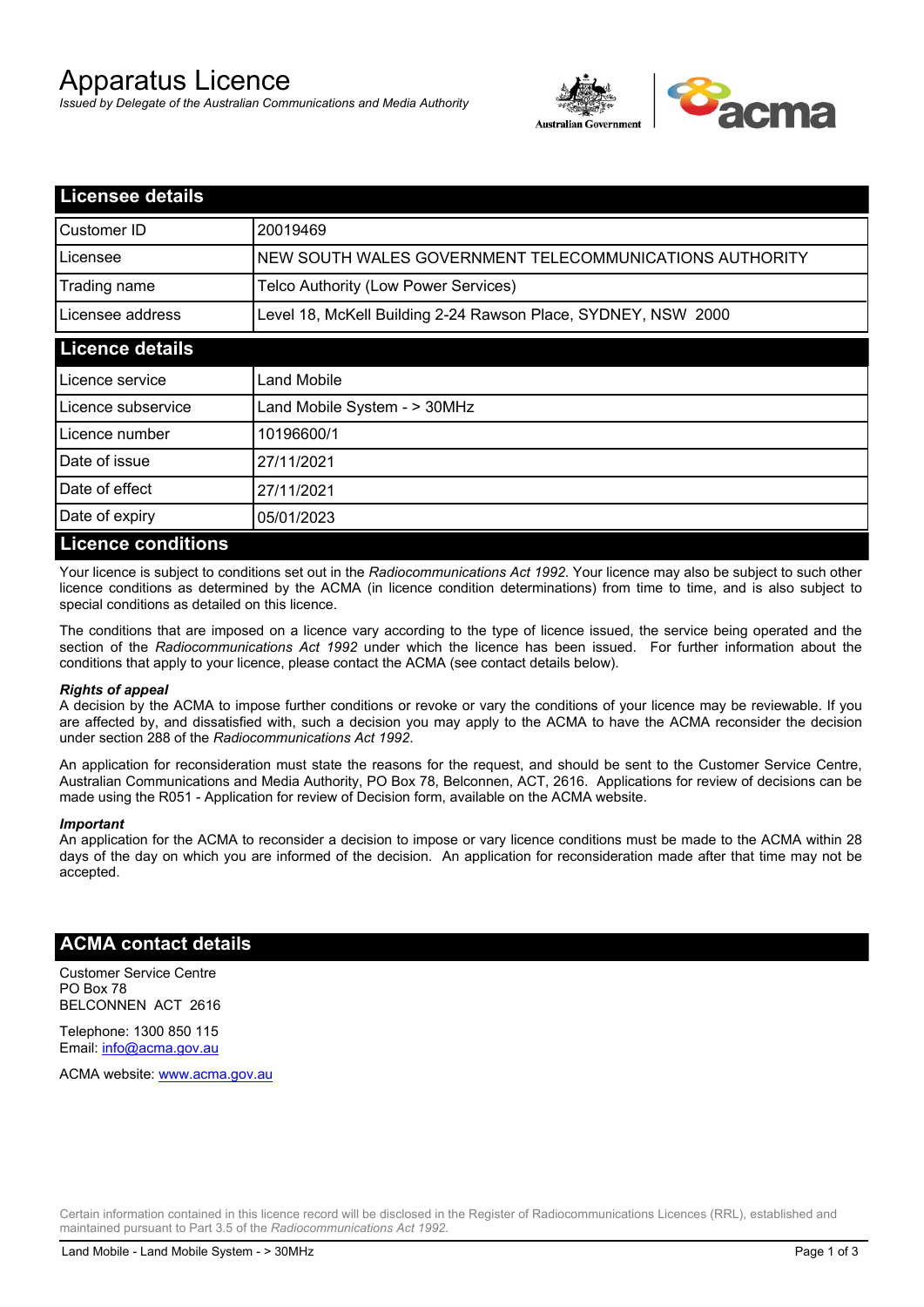# **Advisory Notes applying to licence no.: 10196600/1**

Conditions applicable to the operation of Land Mobile System station(s) authorised under this licence can be found in the Radiocommunications Licence Conditions (Apparatus Licence) Determination and the Radiocommunications Licence Conditions (Land Mobile Licence) Determination. Copies of these determinations are available from the ACMA and from the ACMA home page (www.acma.gov.au).